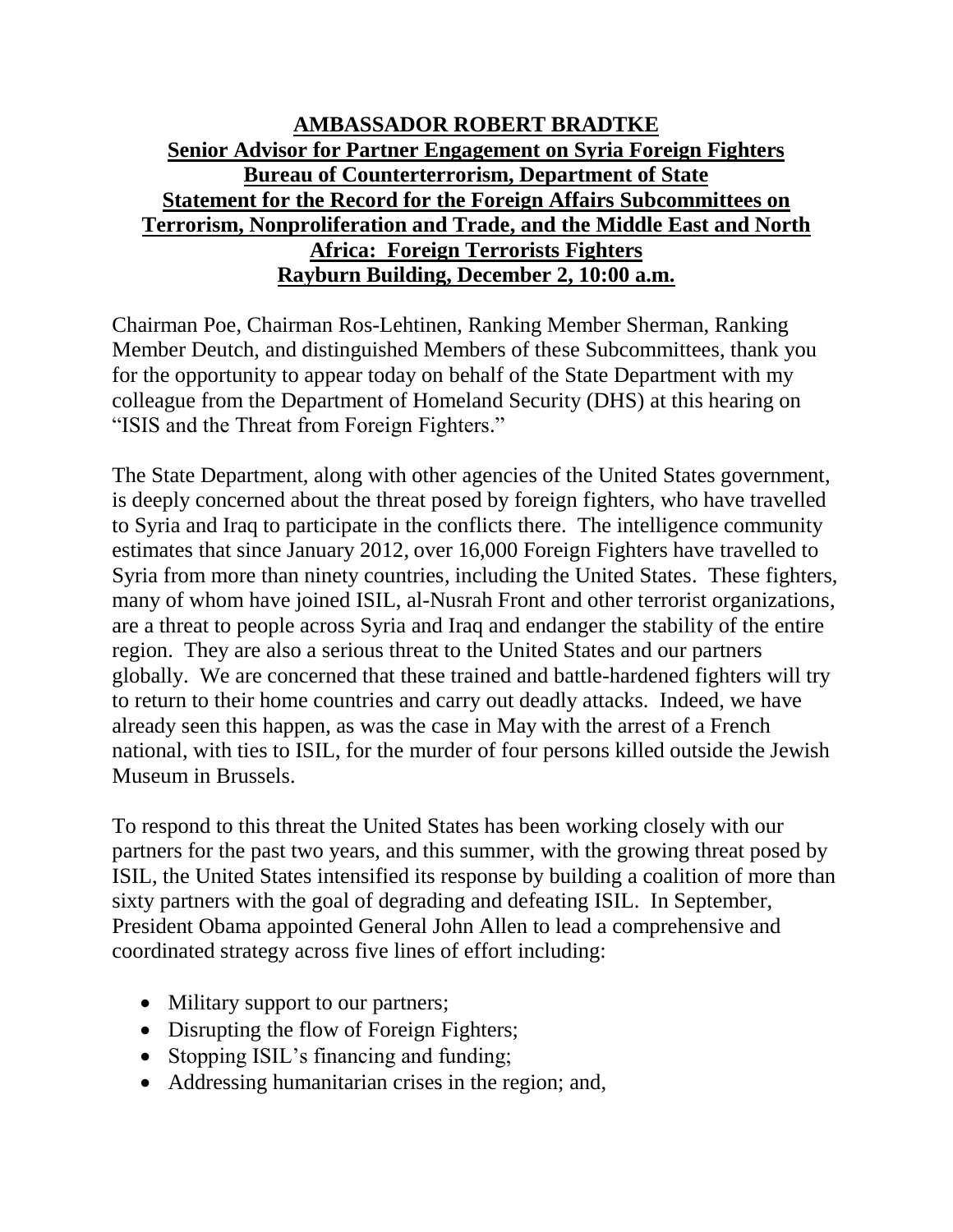• Exposing ISIL's true nature.

## **Diplomatic Engagement and Inter-agency Coordination**

Today, I would like to describe for you how we are pursuing the foreign fighter line of effort not only within the context of our anti-ISIL strategy, but also within the broader framework of the threat posed by other extremist groups such as al-Nusrah, the Khorasan Group, as well as "lone wolf" fighters. Indeed, the horrific recent events in Canada show us that the threat from foreign fighters must also include radicalized individuals who may never have travelled to Syria or Iraq, but are inspired by the terrorists operating there.

Critical to countering the threat posed by foreign fighters is our engagement with our foreign partners. As President Obama said in speaking to the United Nations Security Council in September:

For if ever there was a challenge in our interconnected world that cannot be met by any one nation alone, it is this: terrorists crossing borders and threatening to unleash unspeakable violence.

The Department of State has been leading a whole-of-government outreach effort with foreign partners to highlight the threat posed by foreign fighters, as well as their violent extremist ideology, and to urge steps to interdict these fighters wherever possible. This effort is being carried out across the United States government at all levels, including by our intelligence agencies, the National Counterterrorism Center (NCTC), the Department of Homeland Security (DHS), the Department of Justice (DOJ), the Department of Treasury (DOT), the Federal Bureau of Investigation (FBI), our military commands, and our Embassies overseas.

In my capacity as Senior Advisor for Partner Engagement on Syria Foreign Fighters, since early March, I have led inter-agency delegation visits to seventeen countries from Europe to Southeast Asia, as well as to our partners in organizations, such as the European Union, the Organization for Security and Cooperation in Europe, and EUROPOL. We and our partners recognize that there is no one solution to the threat posed by foreign fighters. We must use all of the tools at our disposal and cooperate across a range of activities.

Let me outline for you seven areas where we are engaging with our foreign partners.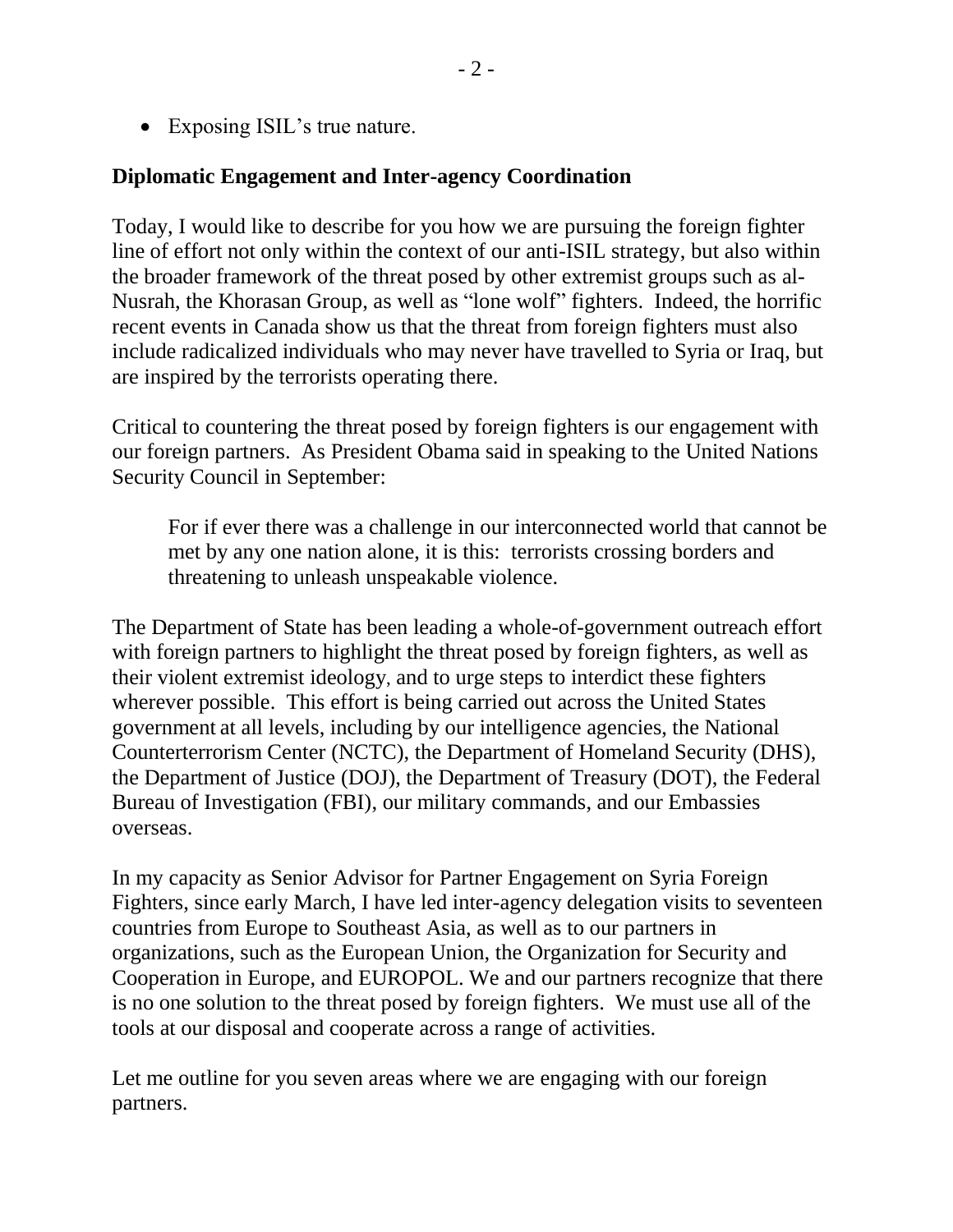First is the sharing of information. To prevent and interdict the travel of foreign fighters, it is critical that we and our partners share the names of suspected terrorists and facilitators of their travel. We are working bilaterally to share information with our partners, and to ensure that not only are known and suspected terrorist identities shared, but are actually entered into traveler screening databases and travelers screened against those holdings. We have also called upon our partners to make increased use of multilateral arrangements for sharing information. The United States has also supported the establishment of a Foreign Fighter Fusion Cell at Interpol to help disseminate the names of suspected terrorists, and we have urged greater use of Interpol's database for lost and stolen travel documents.

Second is law enforcement cooperation. We are using Mutual Legal Assistance Treaties and other mechanisms to help police and law enforcement authorities in our partner countries share and develop evidence to bring suspected terrorists to trial. We have also dispatched FBI agents and experienced prosecutors to some of our partner countries, such as those in the Western Balkans, where the experience of the United States in managing complex terrorism cases may help them sharpen their own approach.

Third is capacity building. A number of partners have little or no experience in dealing with the threat of foreign fighters. We have worked closely with these countries to help them strengthen their counterterrorism legislation, for example, to criminalize attending terrorist training camps. We have also shared our own experience with "fusion centers" as a means to strengthen inter-agency cooperation among intelligence agencies, police, and prosecutors. We strongly believe that one of the most important things our partners can do in the global battle against foreign fighters is to strengthen their own security.

Fourth is stopping the flow of external financing to terrorist organizations. Together with the Treasury Department, we have aggressively raised with our partners cases where we believe individuals or organizations are raising funds that are used to support ISIL or other terrorist organizations. In connection with this effort, we have promoted what we call "good giving" to make clear that for those who genuinely want to help with the humanitarian crisis in Syria, there are safe, deserving organizations to which they can donate. In recent months, as ISIL has gained control of more territory, the Treasury Department and the State Department are also engaging with our partners in the region to cut off funding that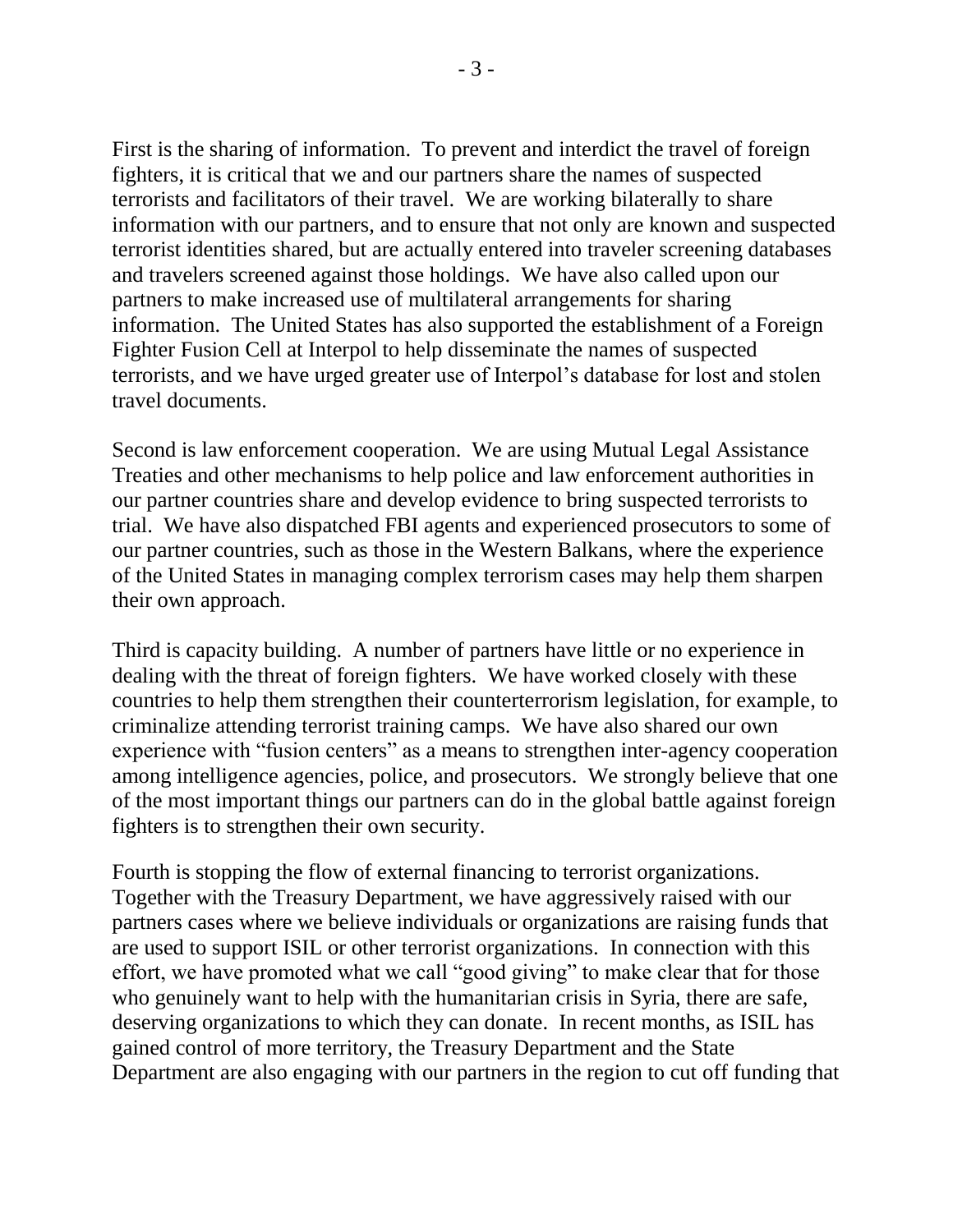ISIL derives from the sale of oil and to isolate it from the international financial system.

Fifth is counter-messaging. As President Obama said to the UN Security Council in September:

There is no military solution to the problem of misguided individuals seeking to join a terrorist organization. Potential recruits must hear the words of community leaders or former foreign terrorist fighters who have seen the truth – that groups like ISIL betray Islam by killing innocent men, women, and children, the majority of whom are Muslim.

We have sought to get out that message directly through the work of Center for Strategic Counterterrorism Communications (CSCC), which, with its digital engagement teams in Arabic, Urdu, Somali, and English, exposes ISIL on social media and the internet for the terrorist group that is. A number of our partners are exploring with us how they can build their own counter-messaging centers.

Sixth is countering violent extremism (CVE). In my meetings with foreign partners, I have found that all of us are looking for ways to keep individuals from being radicalized and attracted to terrorist organizations. Here too, there is no simple answer, just as there is no single reason why someone might decide to travel to Syria and join ISIL or al-Nusrah. Depending upon their own conditions, traditions, and legal frameworks, different partners are looking at different ways to mitigate the drivers of radicalization, such as reaching out to vulnerable individuals, whether through government, local communities, religious leaders, the media, or by offering help to families, who may see a son, daughter, or brother or sister tempted by the sophisticated online propaganda of ISIL or other groups. We have been sharing our domestic experience with CVE programs being carried out by NCTC, DHS, and the Department of Justice and working with partner nations to build their capacity to engage communities and disrupt the drivers of radicalization to violence.

Seventh, and lastly, is border and aviation security. My colleague from DHS will go into this area in greater detail. However, the State Department has joined DHS in strengthening our Visa Waiver Program, enhancing security measures at Last Point of Departure airports to U.S. destinations, and urging the EU to finalize a Passenger Name Record (PNR) directive as soon as possible and to tighten its Schengen Information System traveler screening process.